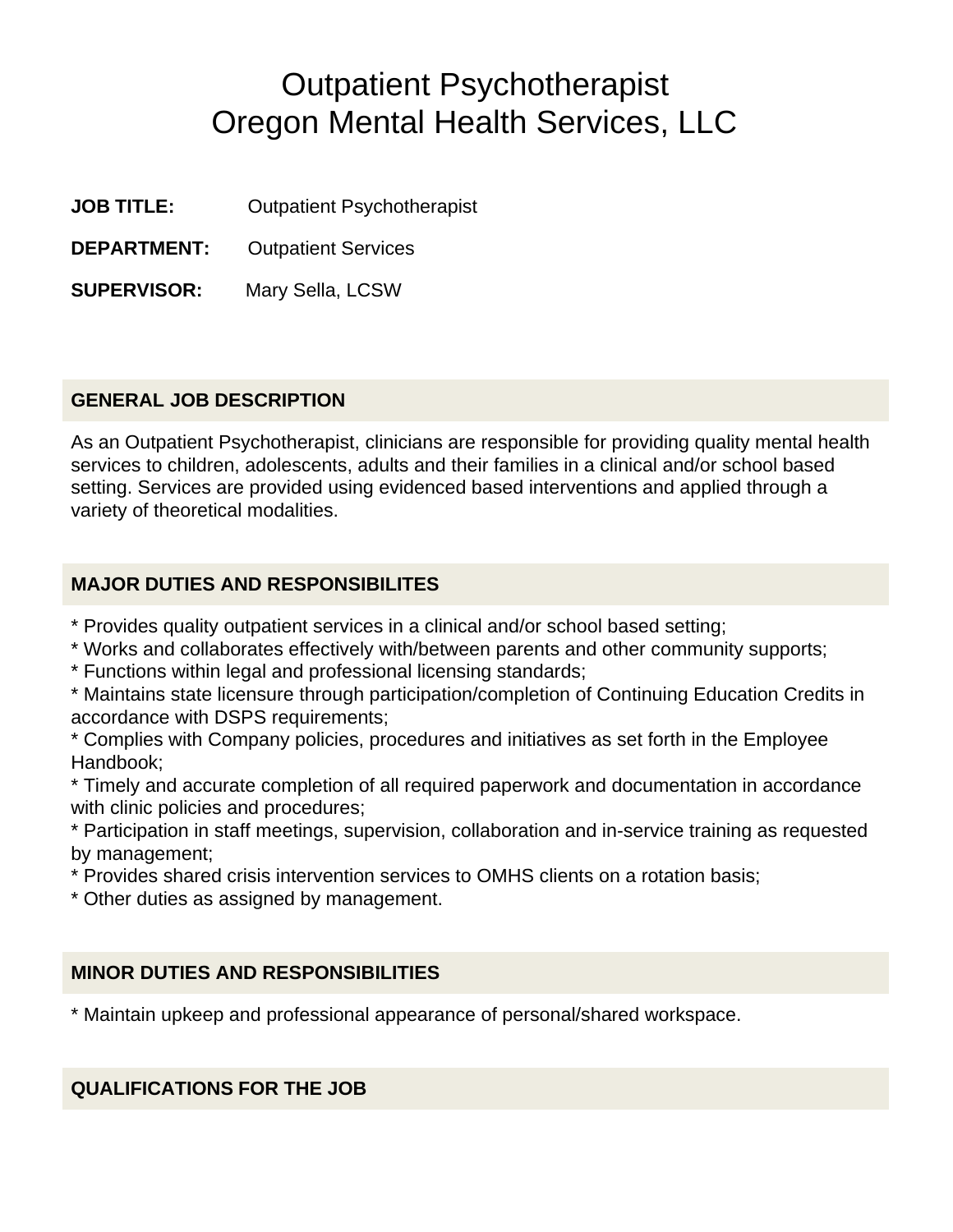## *Education:*

\* Successful completion of graduate level course work from an accredited college or university in any of the following tracks: LCSW, LMFT and LPC.

## *Experience:*

\* Licensed and in good standing through the State of Wisconsin Department of Safety and Professional Services;

\* Successful completion of post graduate hours and supervision as required by DSPS.

*Other:*

- \* Ability to maintain positive, open and supportive working relationships;
- \* Ability to work independently;
- \* Presents himself/herself in a professional manner at all times;
- \* Ability to monitor and manage own emotions when with clients;

\*Ability to observe and respect confidentiality, both on the job and in the community with regard to clients and staff;

\* Demonstrates initiative, sound judgment and problem solving skills;

\* Demonstrates ability to manage high conflict situations and apply critical thinking skills to a variety of practical and emergent situations;

- \* Use of standard office equipment;
- \* Successful completion of a personal background check;
- \* Ability to travel as needed for work using personal vehicle;

\* Maintain a valid Wisconsin driver's license, automobile insurance and an acceptable driving record (acceptable to OMHS, LLC.);

## **KEY COMPETENCIES**

- \* Mastery of a body of professional knowledge in psychotherapy;
- \* Understanding of systems thinking and how it applies to serving client needs;
- \* Skills in psychotherapy, case management, crisis intervention and group work;
- \* Strong interpersonal and human relations skills;
- \* Adaptable to changing situations, environments and tasks;

\* Understanding of State & Federal laws and regulations concerning the Health Insurance Portability and Accountability Act (HIPPA).

## **PHYSICAL REQUIREMENTS**

- \* Ability to lift up to 10lbs;
- \* Ability to sit for extended periods throughout the day.